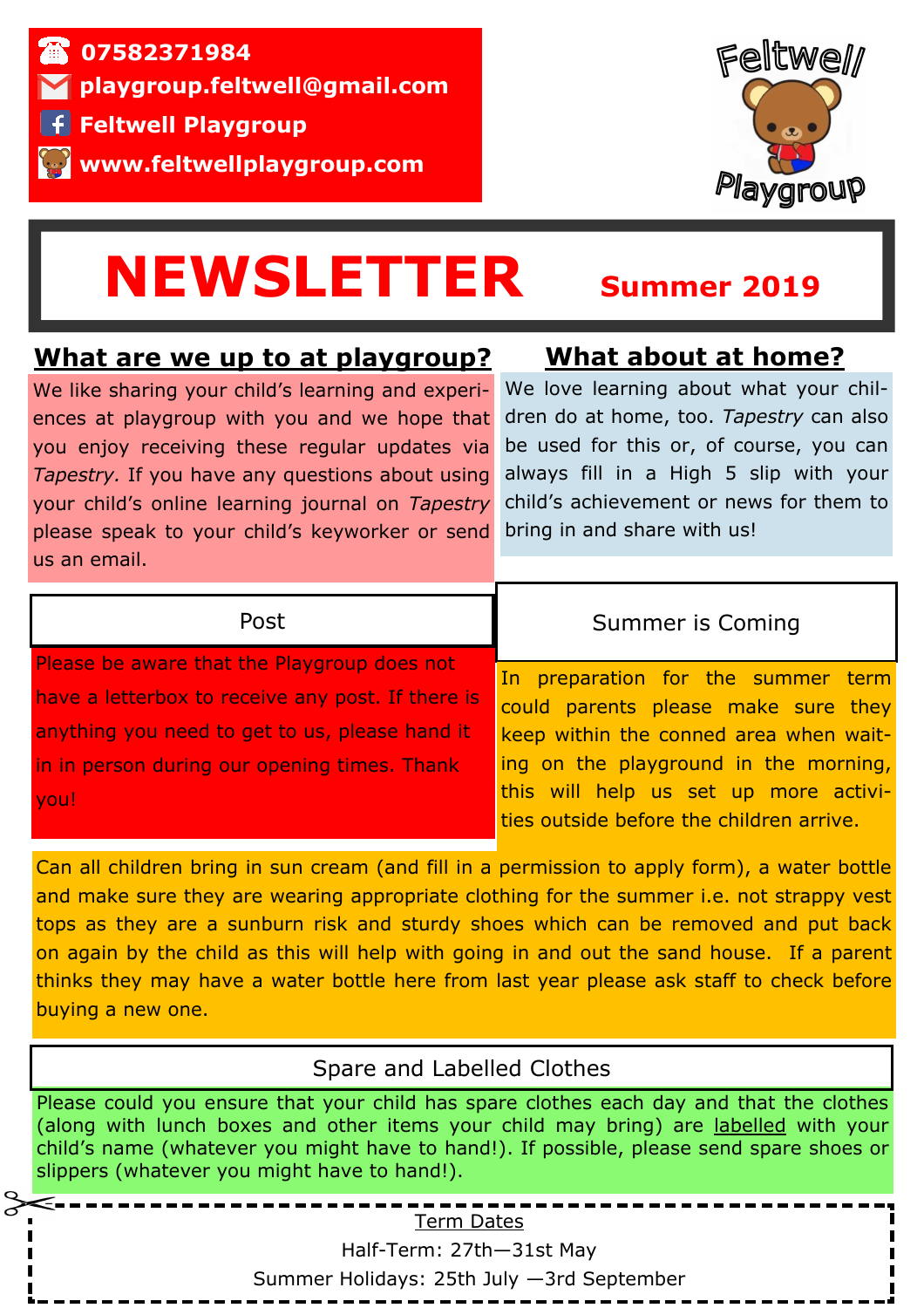#### Appropriate Language

There have been some incidents of children using inappropriate language (swearing) at Playgroup. Whilst we understand adults are allowed to speak as they wish at home this is not something we feel small children should be copying. Can you please help us to encourage your children to use kind and appropriate words when talking to their friends and to grown-ups. Where there is an incident of swearing at Playgroup the child will be asked not to use those words, that we do not say them at Playgroup and to use their kind words. You will of course be told if your child has used swear words at Playgroup and also if they may have heard them or had the words said to them.

#### Parking Outside Playgroup

When dropping off your children in the mornings or collecting them after Playgroup, please be so kind and be aware where you park your car. We would appreciate awareness of people's drive-ways and dropped kerbs. Thank you for being courteous!! Please also make sure not to park infront of the Playgroup gates blocking them at all times!!

#### Chocolate & Sweets

As we are a Nut-Free setting, please ensure that your children do not have any items in their lunch boxes that contain nuts including any chocolate spread.

We encourage healthy eating, So please be thoughtful and keep your child's lunch box healthy, nut free with maybe a small treat!

This web link has lots of great suggestions ....*https://www.nhs.uk/change4life*

#### More sessions for your child?

We are currently at full capacity for our sessions at Feltwell Playgroup and spaces from September are already filling up. We do have a waiting list if anything changes. Available spaces from September 2019 are Wednesdays and Fridays or any afternoon sessions from 12:30pm to 3pm. If you would like to add any sessions or add any children, please submit a registration form available on our website or email us with any details.

 Paying Fees and new prices from September 2019

Please remember that fees must be paid in advance of sessions attended. As per the policy, fees are now expected to be paid at least a half-term in advance. However, in some circumstances it can be arranged for fees to be paid weekly. If your child is absent (half fees are payable in this instance) then any money remaining from what has been paid in advance will be credited to your account.

**Our fees will increase slightly from September 2019 from £3.50 per hour to £4 per hour. This means AM and PM session will cost £10 instead of £8.75.** 

#### Uniforms

MyClothing is the company where uniforms can be purchased or you can buy them directly from Playgroup. Simply go to this website and type in Feltwell Playgroup. You then have lots of different options to choose from ww.myclothing.com Please note that uniforms are optional, but very welcome.

#### Future Events:

Photo Fundraiser held on Thursday, 6th June from 3:15pm

#### Committee Meeting held on Monday, 8th July from 4pm to 5pm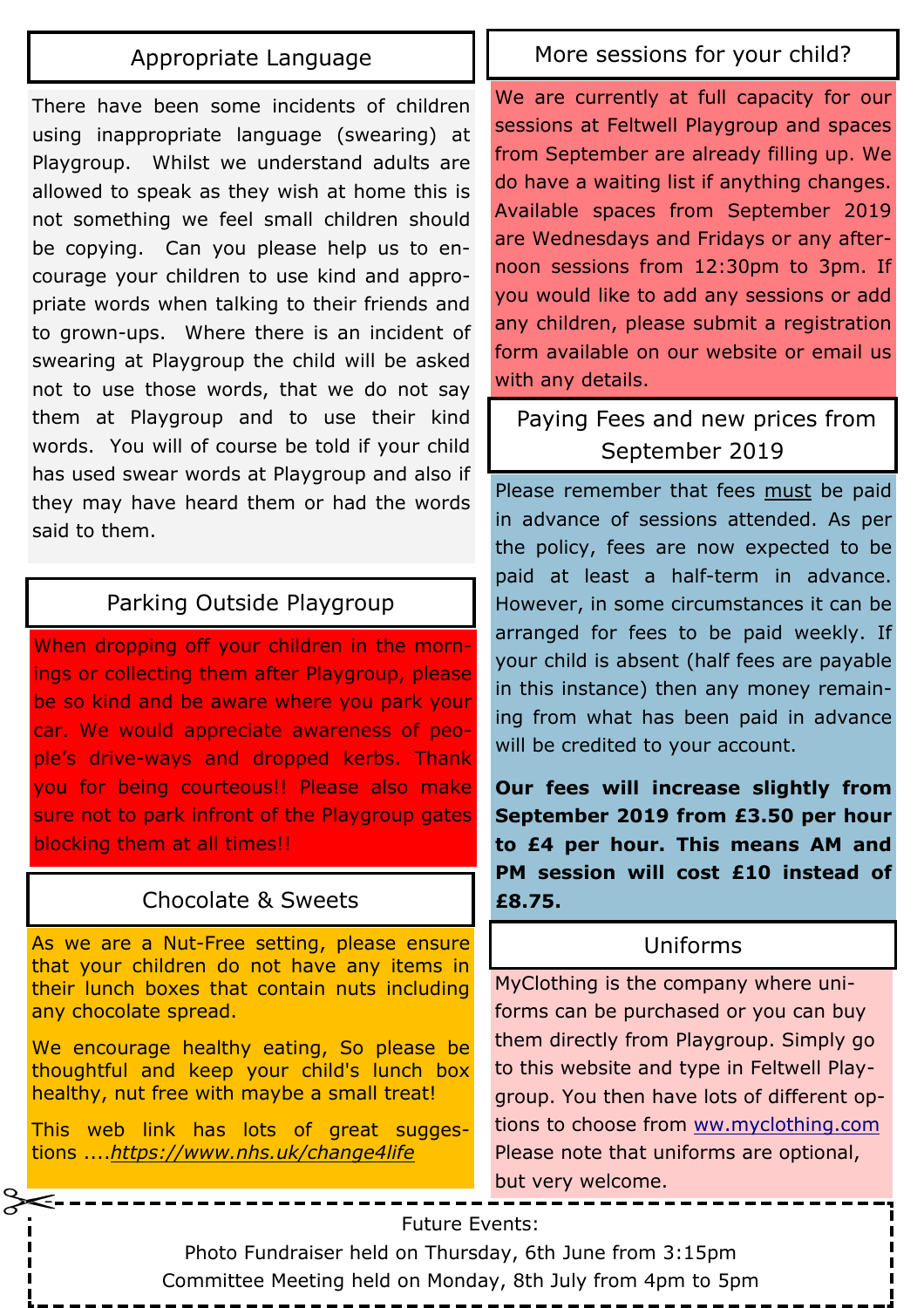## **1** 07582371984 **playgroup.feltwell@gmail.com**

**FELTWELL PLAYGROUP (Charity Reg. No. 1028560) THE W.I. HALL, THE BECK, FELTWELL, THETFORD, NORFOLK, IP26 4DB** 





# **Joining our Committee**

You and your child are the reason we are here, but did you know without a committee Playgroup cannot run and would have to close!

Whether you and your child are new to Playgroup, or if you have been here longer, we invite you to consider joining our committee to help us move forward and continue to make great changes to make Playgroup a success for everyone.

Would you like to share your skills, time and ideas with others or have you ever wanted to improve the running of Playgroup?

We are looking to move forward with Playgroup and we welcome all new ideas to take us in a positive direction.

There are a number of roles available on our committee and we hope that you could come along to our committee meeting on Monday, 8th July 2019 at 4pm

If you would like any more information about the committee, what we do or how to join, then please email: playgroup.feltwell@gmail.com

If you would like to join our committee, please be so kind and complete the form and return it to Playgroup. It is possible for you to join a committee meeting to see what it is all about and then decide if you would like to be part of it. We would love to have you on board!